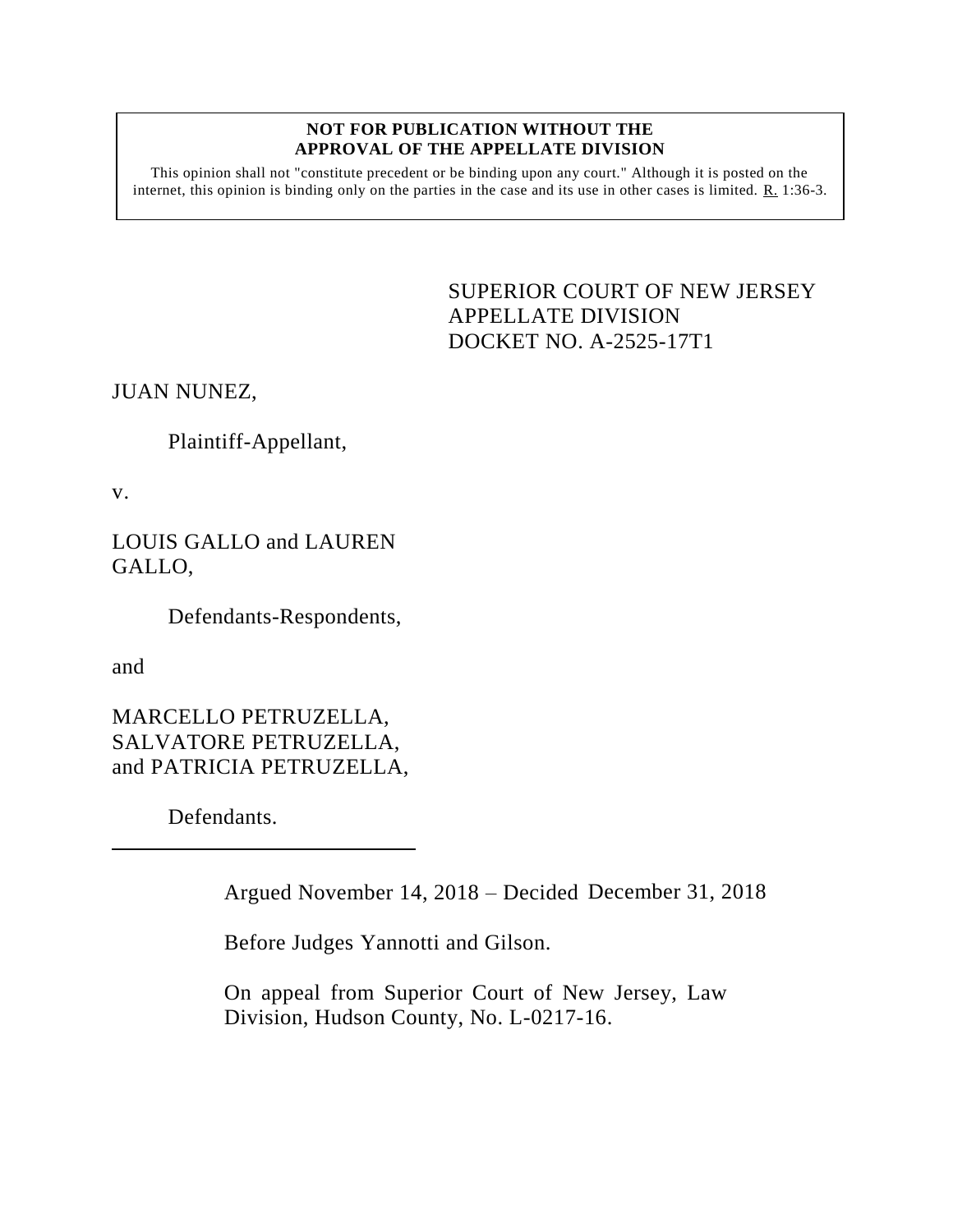Richard LaBarbiera argued the cause for appellant (LaBarbiera & Martinez, attorneys; Richard LaBarbiera, on the brief).

Jerald J. Howarth argued the cause for respondents (Howarth & Associates, LLC, attorneys; Jerald J. Howarth and Purnima D. Ramlakhan, on the brief).

## PER CURIAM

Plaintiff Juan Nunez slipped and fell on an icy and snow-covered public sidewalk. He appeals from a January 23, 2018 order granting summary judgment to defendants, who owned the residential home abutting the sidewalk. We affirm. The residential homeowners breached no legal duty to plaintiff because they did not add a new element of danger to the use of the public sidewalk.

I

The material facts are not in dispute and we take them from the summary judgment record, viewing them in the light most favorable to plaintiff. On February 18, 2014, plaintiff slipped, fell, and injured his right knee while delivering a package to defendants' home. Plaintiff was employed by Young Entrepreneur, a company that contracted with FedEx to deliver packages.

From the evening of February 17, 2014, into the morning of February 18, 2014, several inches of snow fell and accumulated on the sidewalk where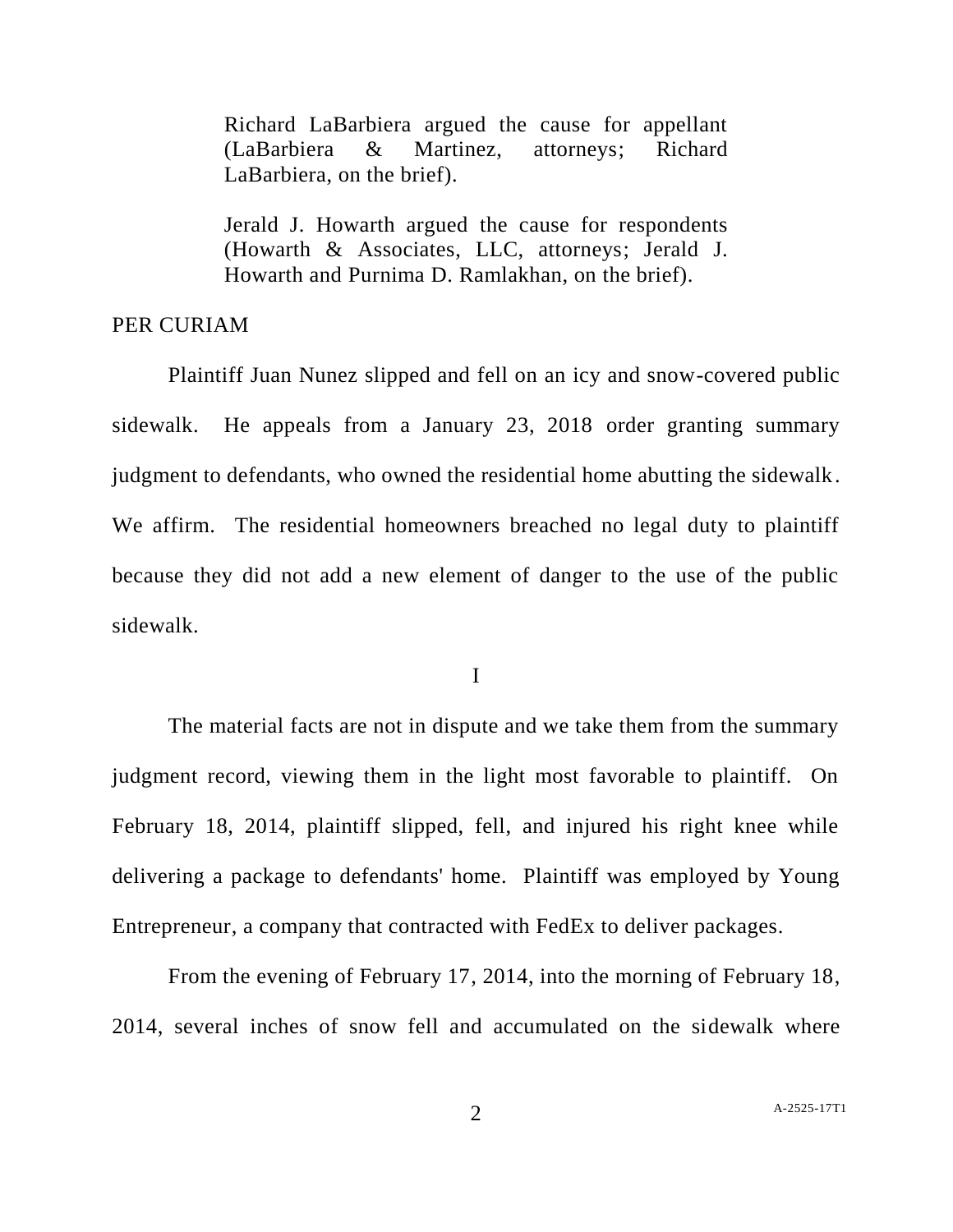plaintiff had his accident. Around 7:15 a.m., defendant Louis Gallo removed the snow from the sidewalk using a shovel and snow blower. Louis Gallo testified that he did not observe any ice in the area where plaintiff fell. He also acknowledged that he did not put down any salt or de-icing compound. Louis Gallo then left for work at approximately 8:45 a.m. while it was still snowing.

Lauren Gallo testified that approximately four to five inches of snow had accumulated before her husband removed the snow from the sidewalk. She explained that after her husband left, the snow continued to fall up until the time plaintiff had his accident at approximately 10 a.m. She also testified that she did not recall seeing ice on the sidewalk.

Plaintiff arrived at defendants' home to make a delivery shortly before 10 a.m. He testified that on the morning of February 18, 2014, he began making deliveries at 8 a.m. while it was lightly snowing. He made approximately twenty deliveries prior to arriving at defendants' residence and when he arrived, it was still snowing. Plaintiff further explained that he retrieved the package to be delivered to defendants' home from his truck and he slipped while carrying the package on the public sidewalk. At his deposition, plaintiff testified that he slipped on ice that was concealed by snow.

3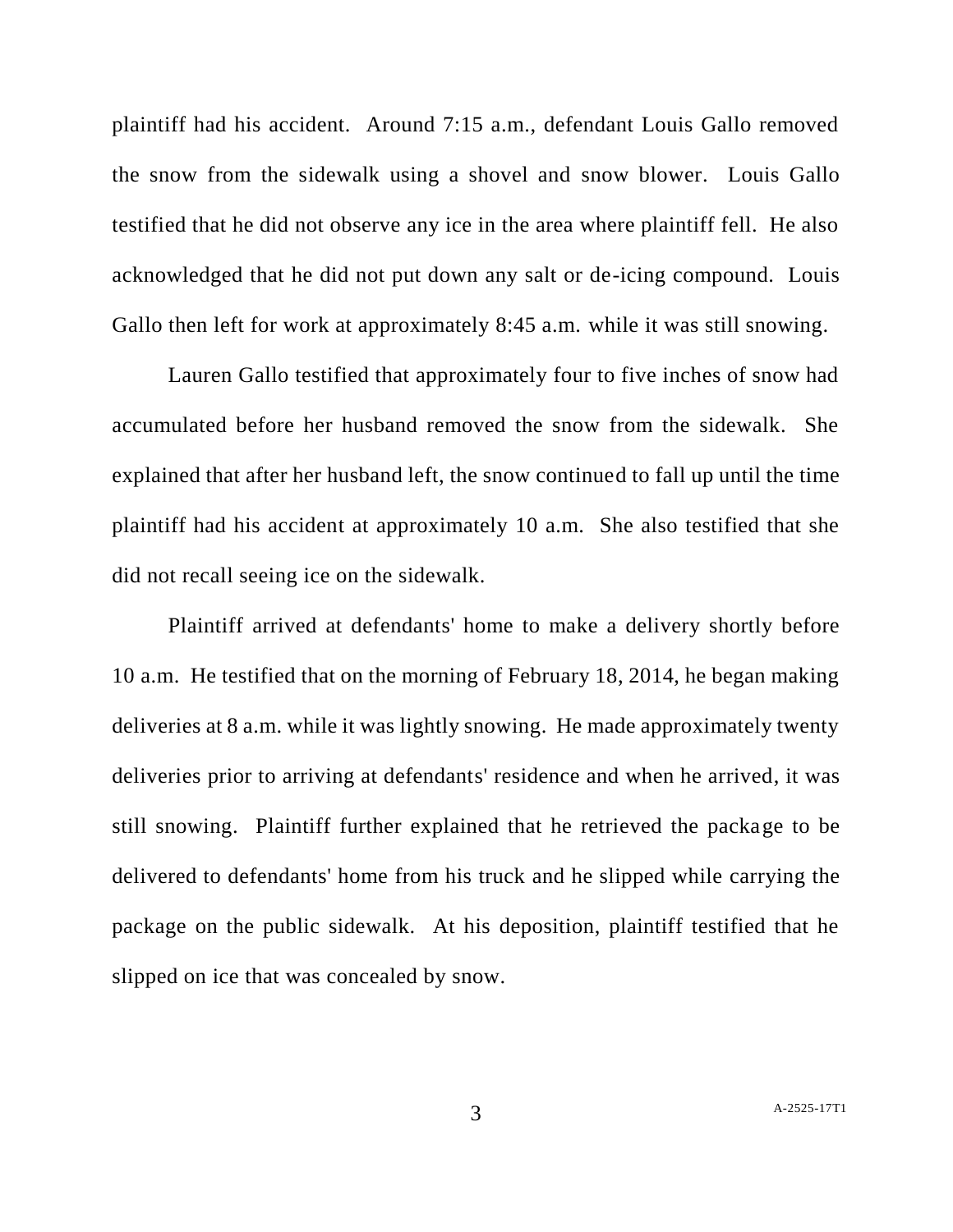Plaintiff remained immobilized for a few minutes on the sidewalk until defendant Lauren Gallo came out to assist him. Plaintiff asked Lauren Gallo to call an ambulance. At the hospital, plaintiff was diagnosed with a dislocated and fractured patella. He underwent surgery and several months of physical therapy.

In January 2016, plaintiff sued defendants alleging negligence. In support of his claim, plaintiff retained Himad Beg, a professional engineer, as a liability expert. Beg opined that plaintiff's fall was caused by a "hidden hazard in the form of ice underneath fresh snow on a public sidewalk, which was uncleared, unsalted and/or unsanded at the time of incident."

Following the completion of discovery, defendants moved for summary judgment and to bar the use of Beg's expert report. In opposition, plaintiff argued that the ice, which caused plaintiff to slip, formed by the melting and refreezing of snow piles created by defendant Louis Gallo in the days prior to plaintiff's fall. Moreover, plaintiff contended that Louis Gallo failed to use salt or any ice melt component on the sidewalk on the morning of plaintiff's fall. The trial court determined, as a matter of law, that defendants had no duty to plaintiff because Louis Gallo's actions in clearing the sidewalk added no new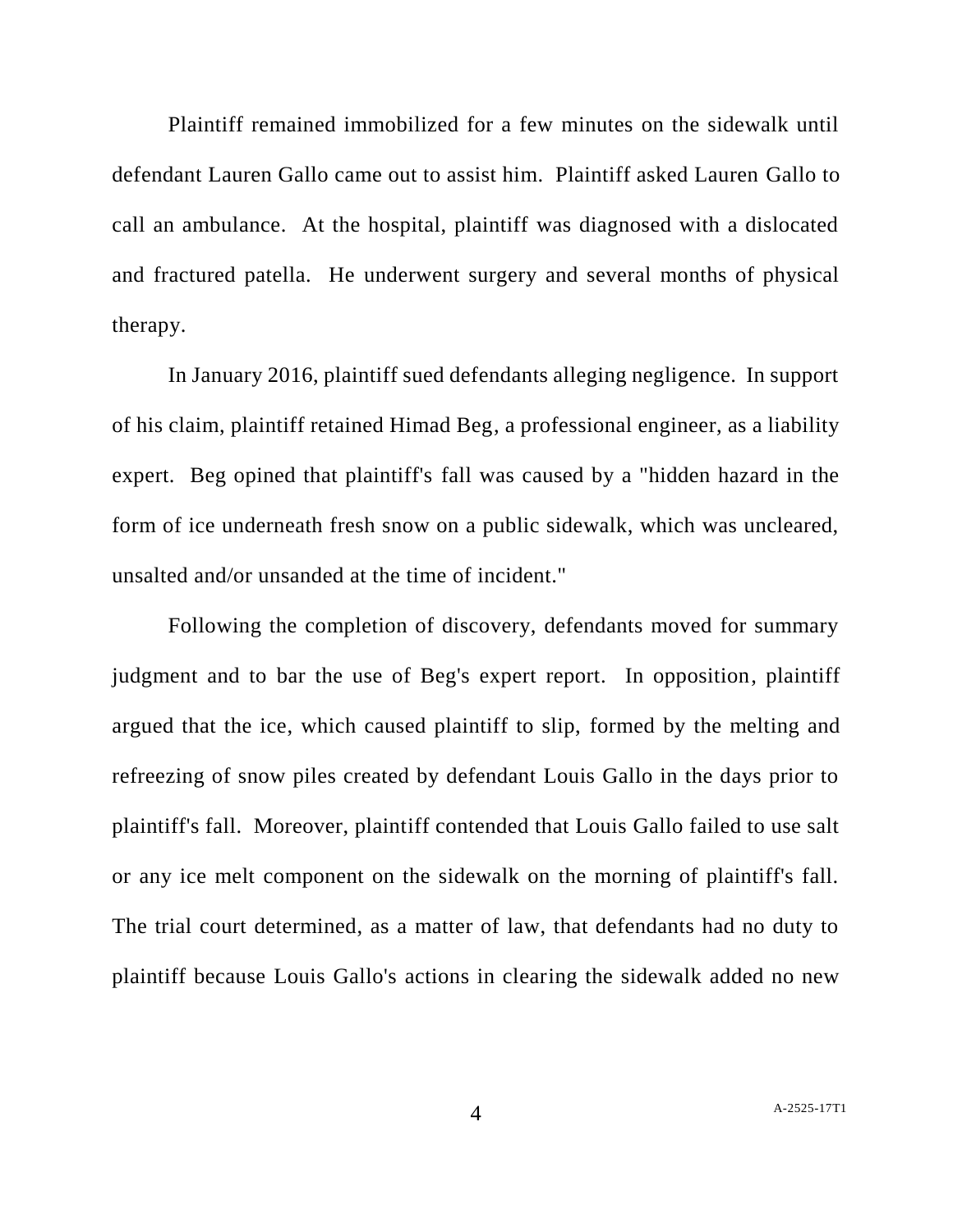danger or hazard. In making that ruling, the trial judge relied on the holding in Foley v. Ulrich, 50 N.J. 426 (1967).

## II

On appeal, plaintiff makes three arguments contending that the trial court erred in granting summary judgment because (1) there were material issues of fact regarding defendants' negligence; (2) the court should have relied upon Tymczyszyn v. Columbus Gardens, 422 N.J. Super. 253 (App. Div. 2011), where we held that a jury could find a public entity acted in a palpably unreasonable manner in removing snow from a sidewalk; and (3) defendants' voluntary undertaking to shovel the public sidewalk exposed them to liability. We are not persuaded by these arguments and we affirm.

In reviewing summary judgment orders, we use a de novo standard of review and apply the same standard employed by the trial court. Davis v. Brickman Landscaping, Ltd., 219 N.J. 395, 405 (2014) (first citing Manahawkin Convalescent v. O'Neill, 217 N.J. 99, 115 (2014); then citing Murray v. Plainfield Rescue Squad, 210 N.J. 581, 584 (2012)). Accordingly, we determine whether the moving parties have demonstrated there are no genuine disputes as to any material facts and, if so, whether the facts, viewed in the light most favorable to the non-moving party, entitled the moving party to judgment as a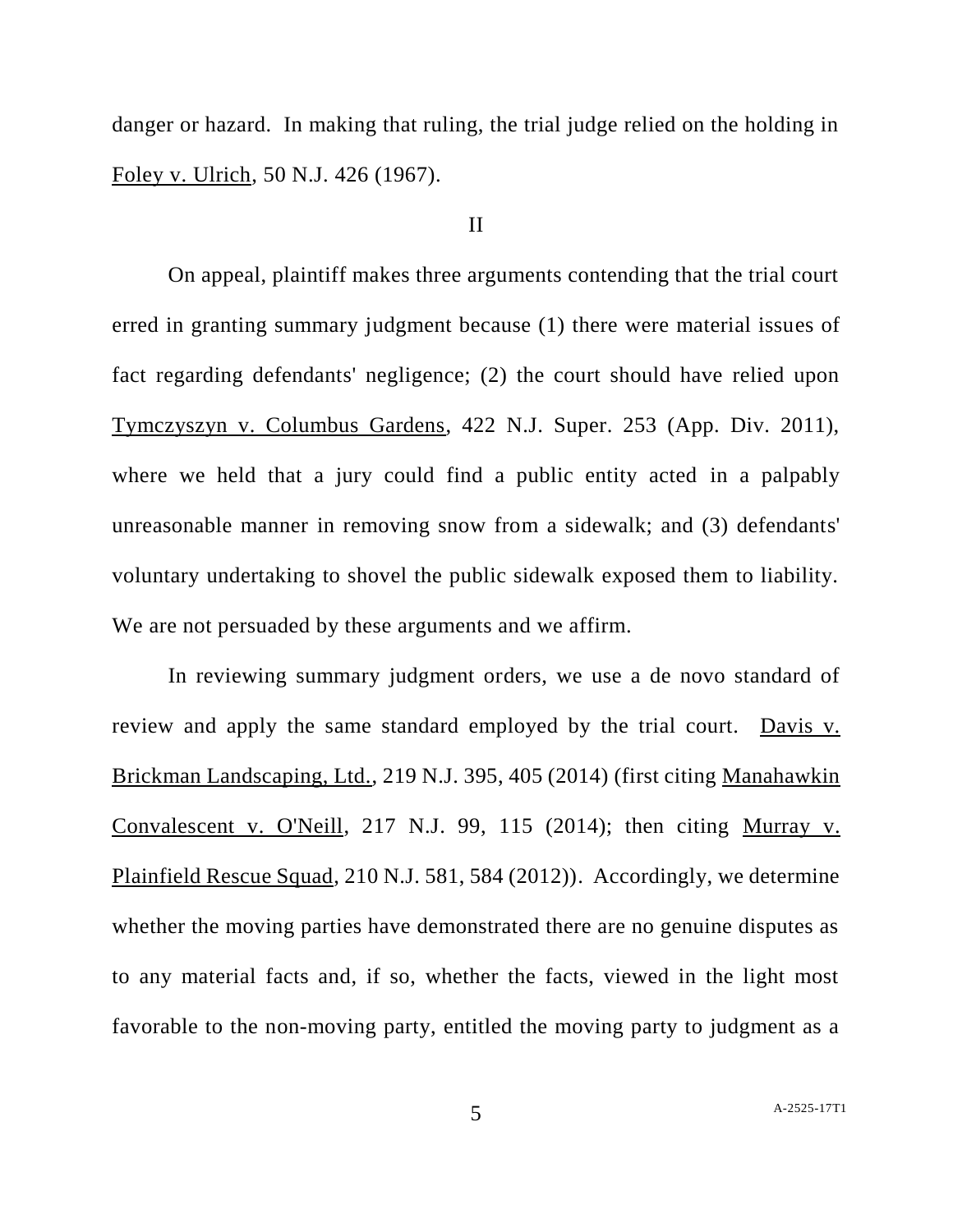matter of law. R. 4:46-2(c); Davis, 219 N.J. at 405-06; Brill v. Guardian Life Ins. Co. of Am., 142 N.J. 520, 540 (1995). Moreover, in construing the law, our review is plenary. Ben Elazar v. Macrietta Cleaners, Inc., 230 N.J. 123, 135-36 (2017) (citing Bhagat v. Bhagat, 217 N.J. 22, 38 (2014)).

To establish negligence, a plaintiff must prove: "(1) a duty of care, (2) a breach of that duty, (3) actual and proximate causation, and (4) damages." Davis, 219 N.J. at 406 (quoting Jersey Cent. Power & Light Co. v. Melcar Util.  $Co., 212$  N.J. 576, 594 (2013)). A plaintiff bears "the burden of establishing those elements 'by some competent proof.'" Townsend v. Pierre, 221 N.J. 36, 51 (2015) (quoting Davis, 219 N.J. at 406).

Under common law, residential property owners have no duty to clear the snow and ice from public sidewalks abutting their land. Qian v. Toll Bros. Inc., 223 N.J. 124, 135 (2015) (quoting Skupienski v. Maly, 27 N.J. 240, 247 (1958)); Luchejko v. City of Hoboken, 207 N.J. 191, 201 (2011). If a property owner decides to remove snow from a public sidewalk, he or she will not be liable to a person who is injured on the sidewalk "unless through [the owner's] negligence a new element of danger or hazard, other than one caused by natural forces, [was] added to the safe use of the sidewalk by a pedestrian." Luchejko, 207 N.J. at 201 (alterations in original) (quoting Saco v. Hall, 1 N.J. 377, 381 (1949)).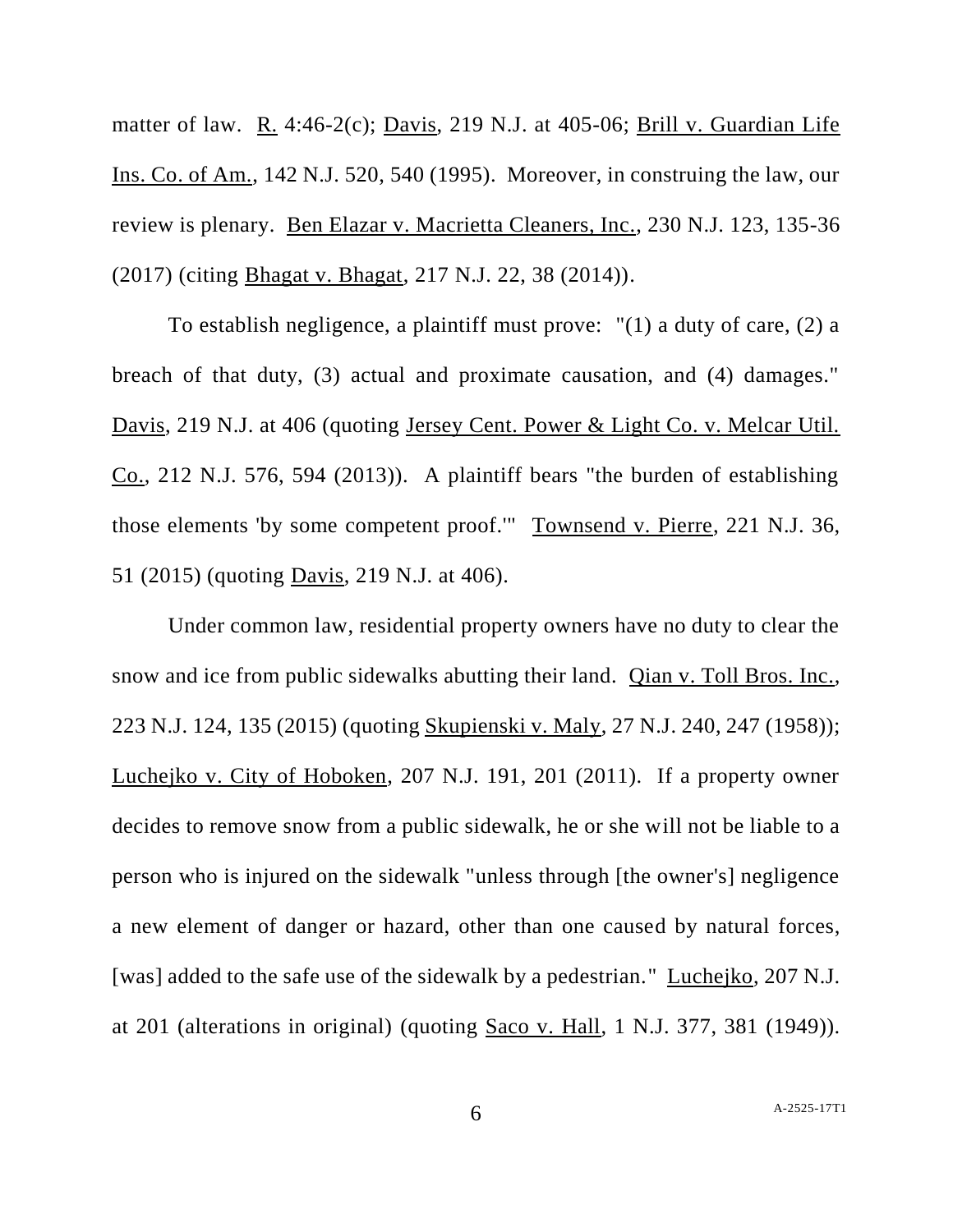"As such, if a sidewalk had been cleared and the melting snow subsequently froze into a layer of ice, the 'refreeze' would not be an 'element of danger or hazard other than one caused by natural forces.'" Ibid. (quoting Foley v. Ulrich, 94 N.J. Super. 410, 424 (App. Div.) (Kolovsky, J.A.D., dissenting), rev'd, 50 N.J. 426 (1967) (reversing and adopting the Appellate Division dissent by Judge Kolovsky)). Accordingly, residential property owners are encouraged to clear public sidewalks, and they will not be subject to liability unless they create a new danger or hazard other than one caused by natural forces.

Applying these well-established principles of law to the undisputed facts in this case, defendants were entitled to summary judgment. Plaintiff premises his argument principally on the contention that defendants created a greater hazard by shoveling the snow into mounds alongside the public sidewalk, which then melted and refroze on the sidewalk. That is the precise scenario described in Foley, where the Supreme Court declined to find liability. Foley, 94 N.J. Super. at 423-24. In the Appellate Division dissent, adopted by the Supreme Court, Judge Kolovsky reasoned that a residential property owner does not owe a duty to the public where the property owner shovels the snow from the sidewalk, and ice forms on the sidewalk after the shoveled snow melts. Specifically, the judge explained that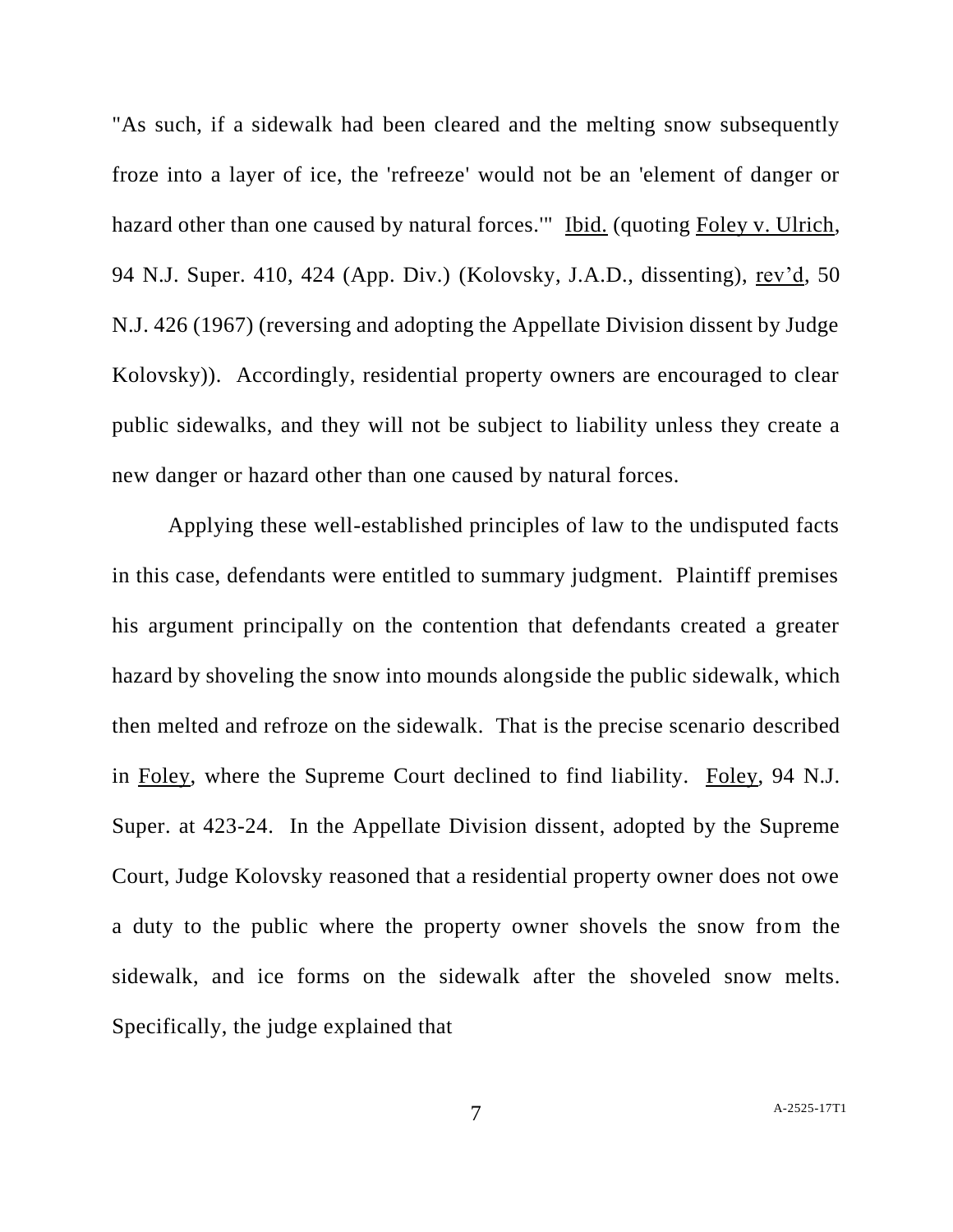[t]he danger to the safe use of the sidewalk which existed when plaintiff fell was solely that caused by natural forces, the freezing of melting snow, a natural phenomenon which would have occurred if defendants had not shoveled the sidewalk, particularly since defendants' lawn sloped toward the sidewalk.

[Foley, 94 N.J. Super. at 423-24 (Kolovsky, J.A.D., dissenting).]

Plaintiff argues that we should reject the holding in Foley and expand a homeowner's liability for snow removal from a public sidewalk. We reject that position for several reasons. First and foremost, our Supreme Court has repeatedly retained the distinction for premise liability between a residential homeowner and a commercial property owner. See, e.g., Qian, 223 N.J. at 136; Luchejko, 207 N.J. at 201-03. Moreover, public policy supports preserving the current rule because society has an interest in encouraging people to clear public sidewalks and avoiding "the inequity of imposing liability on those who voluntarily do so." Luchejko, 207 N.J. at 201. Finally, although plaintiff suggests that his status as a business invitee warrants the imposition of a heightened duty, this contention is not supported by law. See Cogliati v. Ecco High Frequency Corp., 92 N.J. 402, 415 n.6 (1983) ("The status of the injured as trespasser, licensee, social invitee or business invitee has been a determinant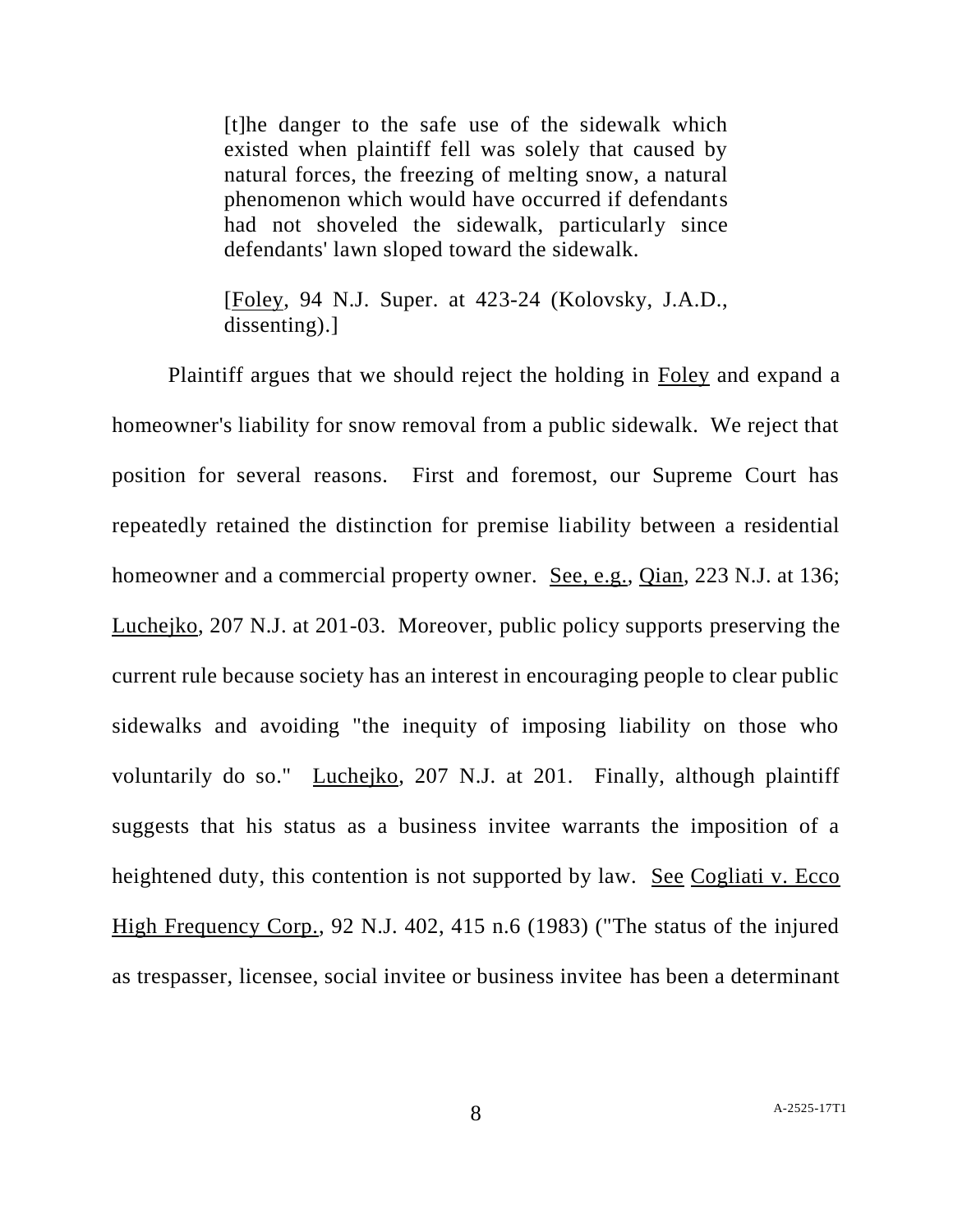in defining the owner's duty on private property; such delineation is irrelevant with respect to the pedestrian on the public sidewalk.").

Plaintiff also argues that defendants here were negligent because they failed to apply a de-icer after Louis Gallo cleared the snow from the sidewalk. Defendants did not create any additional hazard by voluntarily shoveling the snow and not applying salt or a de-icing compound. According to plaintiff's theory, the ice was present before Louis Gallo shoveled the snow. Moreover, it is undisputed that after Louis Gallo shoveled the snow, it continued to snow and additional snow accumulated. Consequently, nothing Louis Gallo did created a new danger or hazard. The ice was present under the snow before Louis Gallo shoveled it. The ice was also present under snow that accumulated after Louis Gallo shoveled the public sidewalk.

Plaintiff also relies on our decision in Tymczyszyn to argue that liability should be imposed on defendants here. In Tymczyszyn, a municipal housing authority was found to have a duty to an individual who slipped on a patch of ice on a public sidewalk when that ice was formed by the melting and refreezing from a pile of snow that had been created by the housing authority's snowclearing activities the previous day. 422 N.J. at 264-65. The holding in Tymczyszyn, however, was predicated on treating the public housing authority